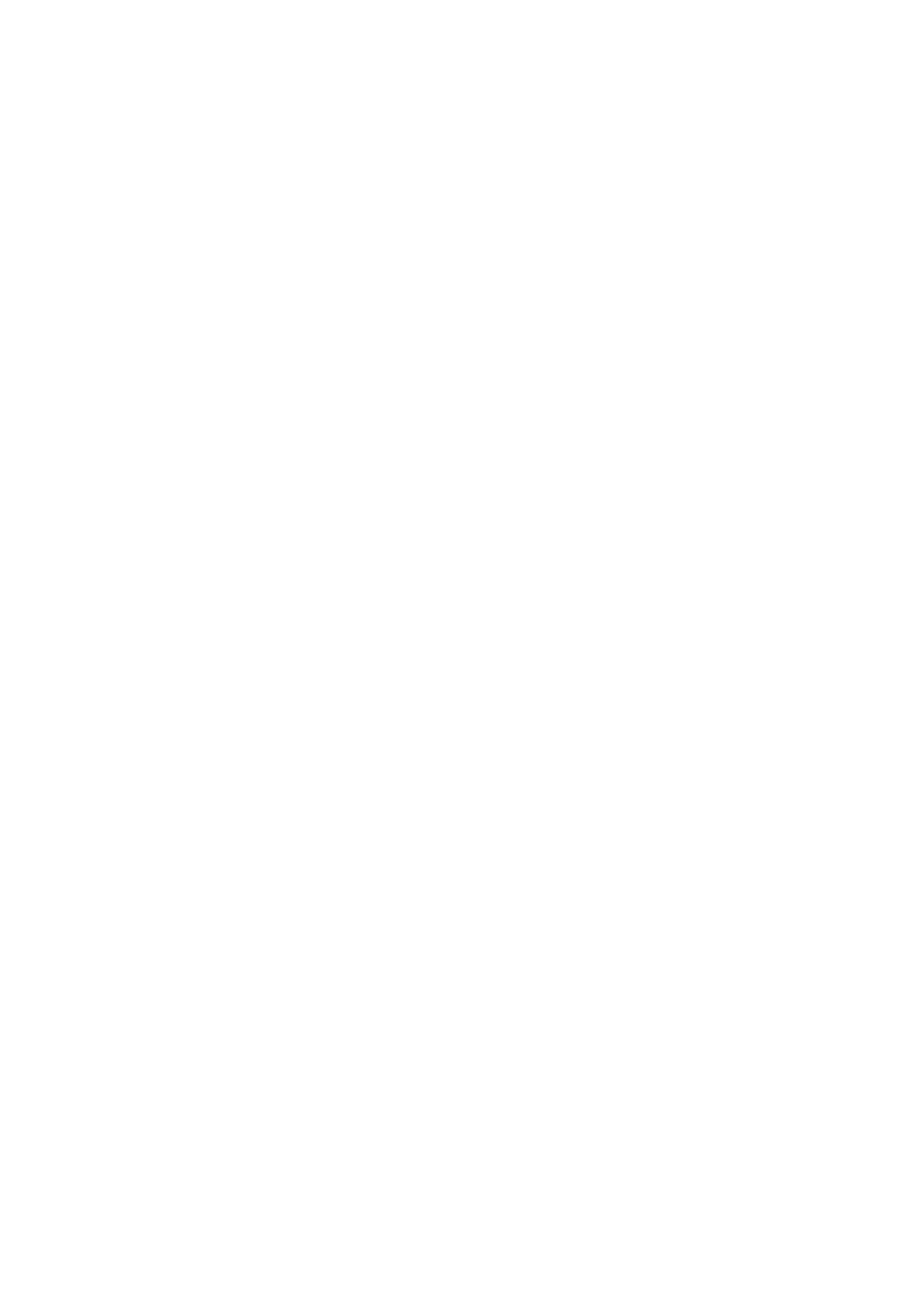### **HSF WLCG Virtual Workshop on New Architectures, Portability, and Sustainability**

# **Monday, May 11, 2020**

### **New Architectures, Portability, and Sustainability: Application Software (4:00 PM - 6:00 PM)**

#### **-Conveners: Caterina Doglioni**

| time [id] title                                             | presenter            |
|-------------------------------------------------------------|----------------------|
| $\vert 4:00 \vert \vec{r} \vert 8\rangle$ Introduction      | STEWART, Graeme A    |
| 4:06 FM Code Portability                                    | Dr LEGGETT, Charles  |
| 4:44 FM Heterogeneous Architectures and Detector Simulation | Dr AMADIO, Guilherme |
| 5:22 FM TensorFlow as a Compute Engine                      | POLUEKTOV, Anton     |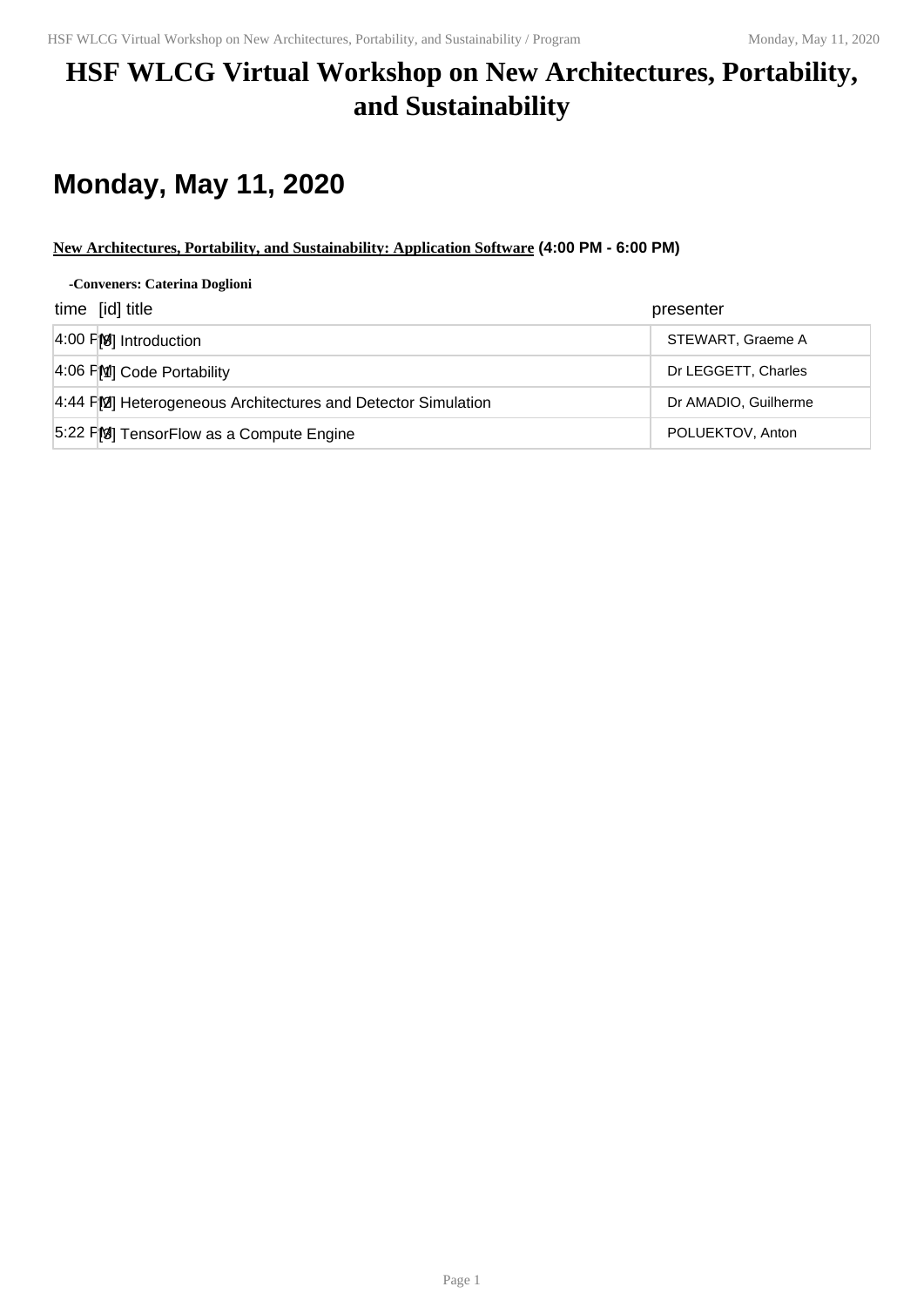### **Tuesday, May 12, 2020**

#### **New Architectures, Portability, and Sustainability: Processing Frameworks (4:00 PM - 6:00 PM)**

| -Conveners: Alessandra Forti                         |                                                                                 |
|------------------------------------------------------|---------------------------------------------------------------------------------|
| time [id] title                                      | presenter                                                                       |
| 4:00 FM Application Frameworks                       | KRASZNAHORKAY, Attila<br>JONES, Christopher<br>Dr KNOEPFEL, Kyle                |
| - [1] Heterogeneous Experimental Frameworks          | KNOEPFEL, Kyle<br>JONES, Christopher<br>KRASZNAHORKAY, Attila                   |
| - [2] Support For Heterogeneous Computing in CMSSW   | KORTELAINEN, Matti                                                              |
| 5:00 FM Workload Management                          | PEREZ-CALERO YZQUIERDO,<br>Antonio<br>BENJAMIN, Doug<br>BRITO DA ROCHA, Ricardo |
| - [1] CMS WMS heterogenous resources access status   | PEREZ-CALERO YZQUIERDO,<br>Antonio                                              |
| - [2] ATLAS WMS heterogenous resources access status | BENJAMIN, Doug                                                                  |
| - [3] k8s heterogeneous resources access             | BRITO DA ROCHA, Ricardo                                                         |
| - [4] Discussion                                     |                                                                                 |